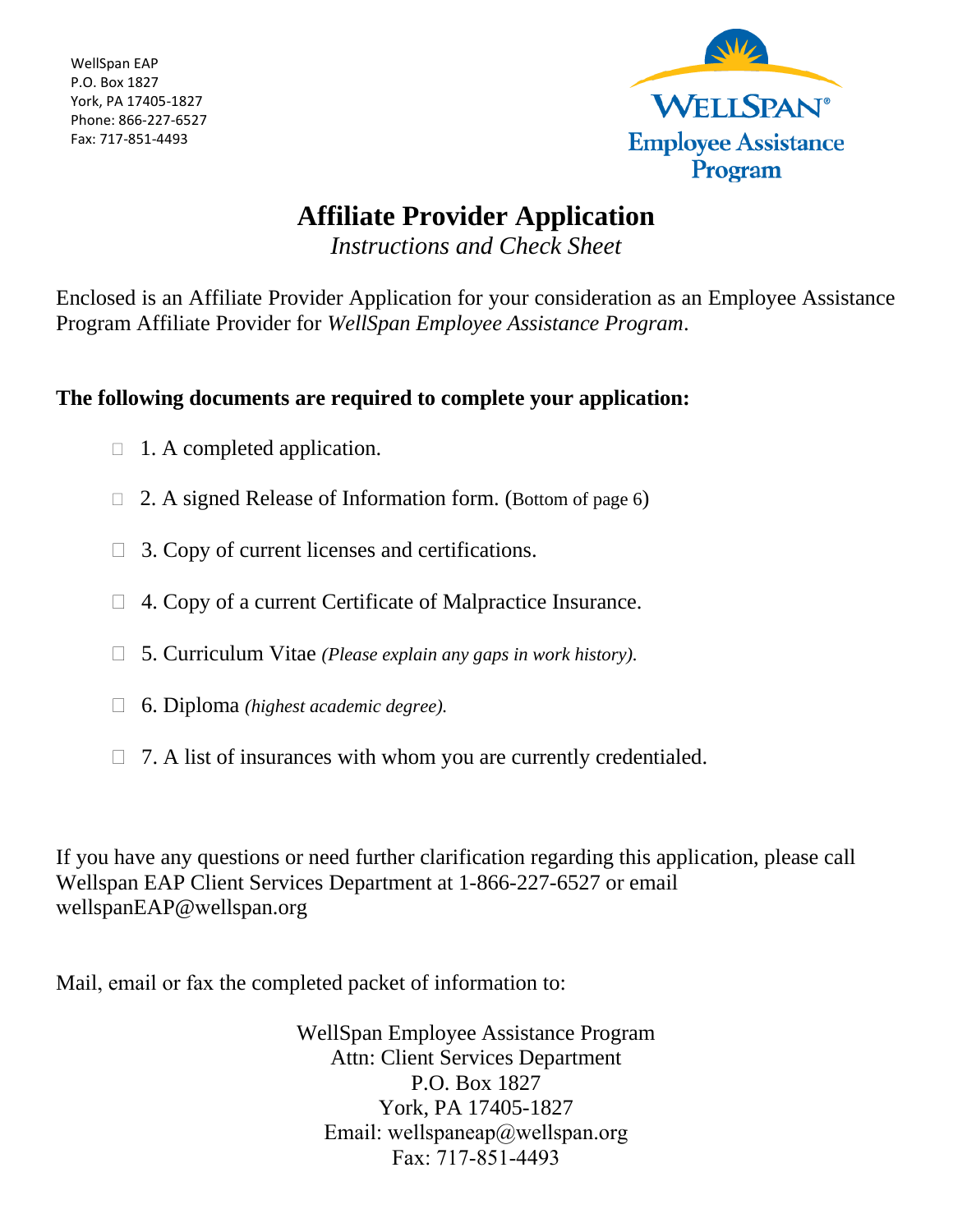# WELLSPAN EAP AFFILIATE PROVIDER APPLICATION

| A. General Information       |                                                                     |                   |                  |                              |  |  |
|------------------------------|---------------------------------------------------------------------|-------------------|------------------|------------------------------|--|--|
| $\Box$ Dr. $\Box$ Mr.        |                                                                     |                   |                  |                              |  |  |
|                              | Last                                                                | First             | Middle Initial   | Title (i.e. PsyD, LCSW, LPC) |  |  |
|                              |                                                                     |                   |                  |                              |  |  |
|                              | Male Hemale <sub>kale</sub>                                         |                   |                  |                              |  |  |
| Date of Birth                |                                                                     | <b>NPI Number</b> | Group NPI Number |                              |  |  |
|                              |                                                                     |                   |                  |                              |  |  |
| <b>B.</b> Office Information |                                                                     |                   |                  |                              |  |  |
| <b>Primary Location:</b>     |                                                                     |                   |                  |                              |  |  |
|                              |                                                                     |                   |                  |                              |  |  |
|                              |                                                                     |                   |                  |                              |  |  |
| City                         | <i>State</i>                                                        |                   | County           | Zip Code                     |  |  |
|                              |                                                                     |                   | Fax Number       |                              |  |  |
|                              |                                                                     |                   |                  |                              |  |  |
|                              |                                                                     |                   |                  |                              |  |  |
|                              |                                                                     |                   |                  |                              |  |  |
|                              |                                                                     |                   |                  |                              |  |  |
|                              | Phone Number                                                        |                   |                  |                              |  |  |
|                              |                                                                     |                   |                  |                              |  |  |
| <b>Secondary Location:</b>   |                                                                     |                   |                  |                              |  |  |
|                              |                                                                     |                   |                  |                              |  |  |
|                              |                                                                     |                   |                  |                              |  |  |
|                              |                                                                     |                   |                  |                              |  |  |
| City                         | <b>State</b>                                                        |                   | County           | Zip Code                     |  |  |
|                              |                                                                     |                   | Fax Number       |                              |  |  |
|                              |                                                                     |                   |                  |                              |  |  |
|                              |                                                                     |                   |                  |                              |  |  |
|                              |                                                                     |                   |                  |                              |  |  |
|                              |                                                                     |                   |                  |                              |  |  |
|                              | Phone Number                                                        |                   |                  |                              |  |  |
|                              | ** Please list any additional offices on a separate sheet of paper. |                   |                  |                              |  |  |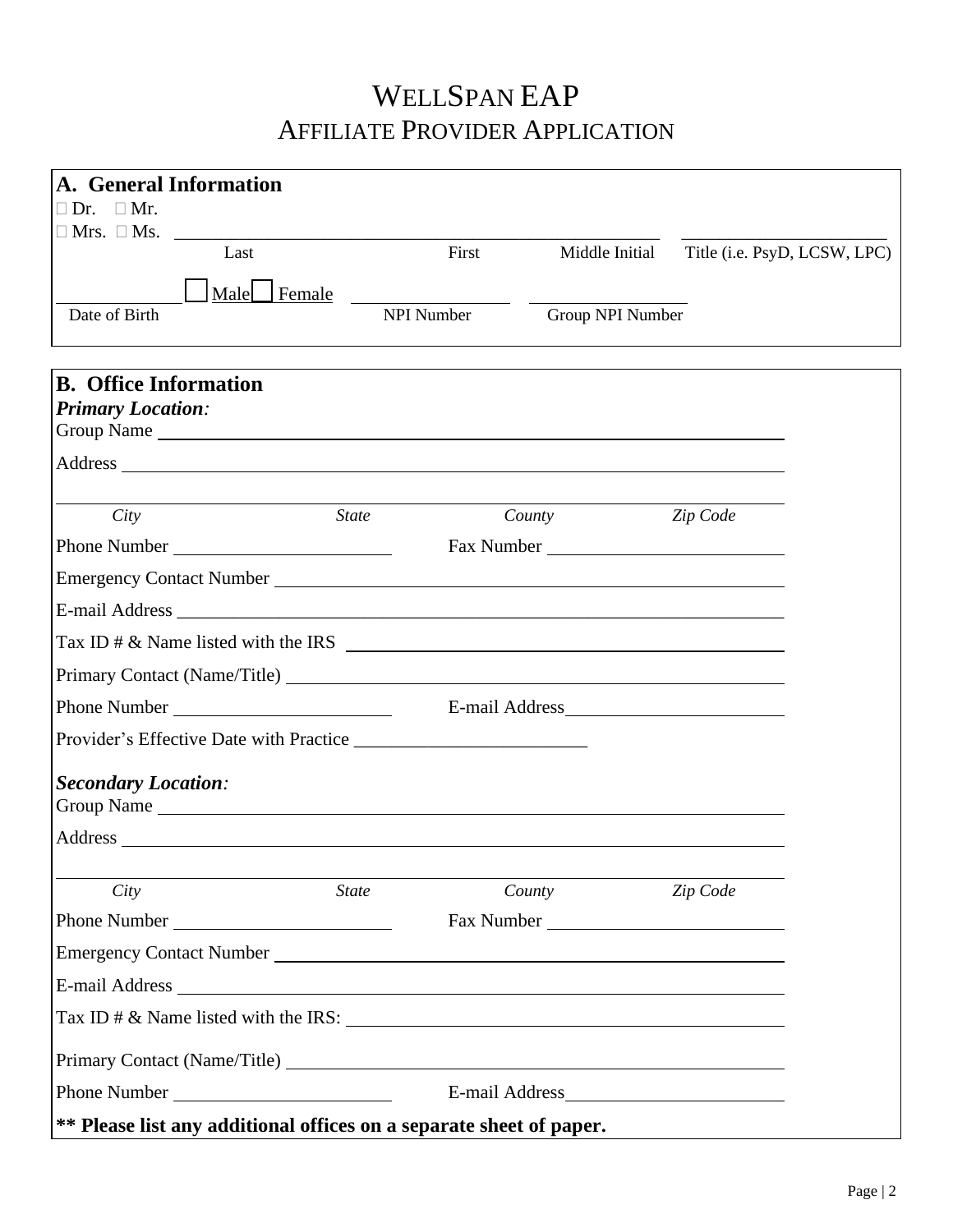|                                                                                         | <b>Reimbursement Information:</b> (if different than primary contact above)  |         |         |            |  |
|-----------------------------------------------------------------------------------------|------------------------------------------------------------------------------|---------|---------|------------|--|
|                                                                                         |                                                                              |         |         |            |  |
| City                                                                                    | <b>State</b>                                                                 |         | County  | Zip Code   |  |
| Phone Number                                                                            |                                                                              |         |         | Fax Number |  |
|                                                                                         | <b>Languages:</b> (Please check all languages that are used in your office.) |         |         |            |  |
| Arabic                                                                                  | Chinese                                                                      | French  |         |            |  |
| German                                                                                  | Hindi                                                                        | Italian |         |            |  |
| Japanese                                                                                | Korean                                                                       | Spanish |         |            |  |
| Sign Language                                                                           | <b>Braille</b>                                                               |         | Other   |            |  |
|                                                                                         | Please indicate who in your office can utilize the above languages and how:  |         |         |            |  |
|                                                                                         |                                                                              |         | Written | Spoken     |  |
|                                                                                         |                                                                              |         | Written | Spoken     |  |
|                                                                                         | Staff                                                                        |         | Written | Spoken     |  |
| Staff                                                                                   | <u> 1990 - Johann Barbara, martin a</u>                                      |         | Written | Spoken     |  |
|                                                                                         |                                                                              |         |         |            |  |
| Total number of staff or partners with:                                                 |                                                                              |         |         |            |  |
|                                                                                         |                                                                              |         |         |            |  |
| Certified Addictions Counselors ________ Certified Employee Assistance Professionals __ |                                                                              |         |         |            |  |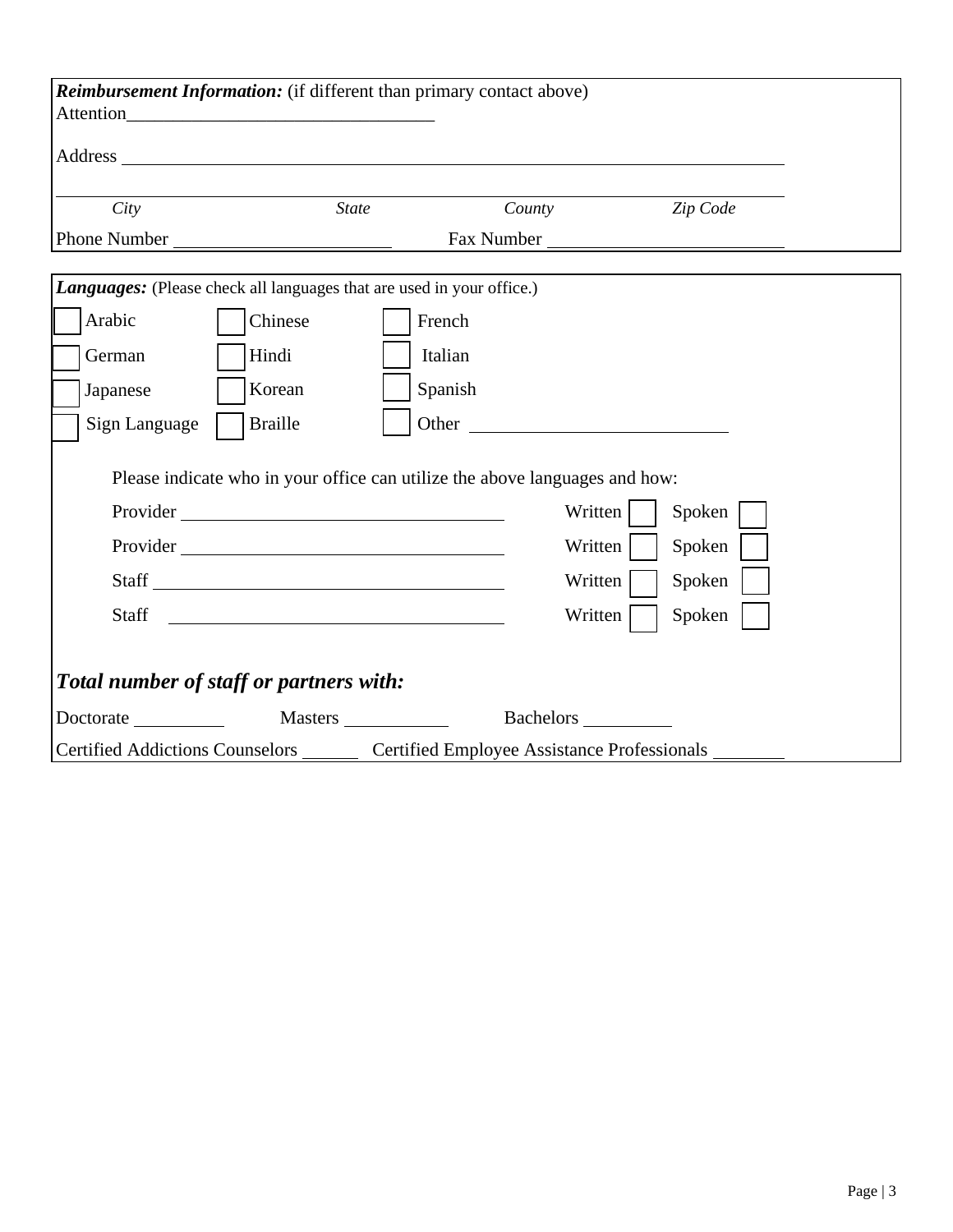| <b>Education and Training</b>                                                 |                                                                                                                    |
|-------------------------------------------------------------------------------|--------------------------------------------------------------------------------------------------------------------|
|                                                                               |                                                                                                                    |
|                                                                               |                                                                                                                    |
| Degree                                                                        |                                                                                                                    |
|                                                                               |                                                                                                                    |
|                                                                               |                                                                                                                    |
| Degree                                                                        |                                                                                                                    |
| <b>Personal Information (continued):</b><br><b>CERTIFICATIONS / LICENSES:</b> |                                                                                                                    |
| State License #                                                               |                                                                                                                    |
| State Certificate #                                                           |                                                                                                                    |
|                                                                               |                                                                                                                    |
| <b>LIABILITY INSURANCE INFORMATION:</b>                                       |                                                                                                                    |
|                                                                               |                                                                                                                    |
|                                                                               |                                                                                                                    |
|                                                                               |                                                                                                                    |
| Policy Number                                                                 |                                                                                                                    |
|                                                                               |                                                                                                                    |
|                                                                               |                                                                                                                    |
| <b>Affiliated Hospitals / Inpatient Treatment Facilities:</b>                 |                                                                                                                    |
|                                                                               |                                                                                                                    |
|                                                                               | Group / Individual Policy (Circle One)<br>$\frac{\S_{\text{max}}}{\S_{\text{max}}}$ (aggregate)<br>Expiration Date |
|                                                                               |                                                                                                                    |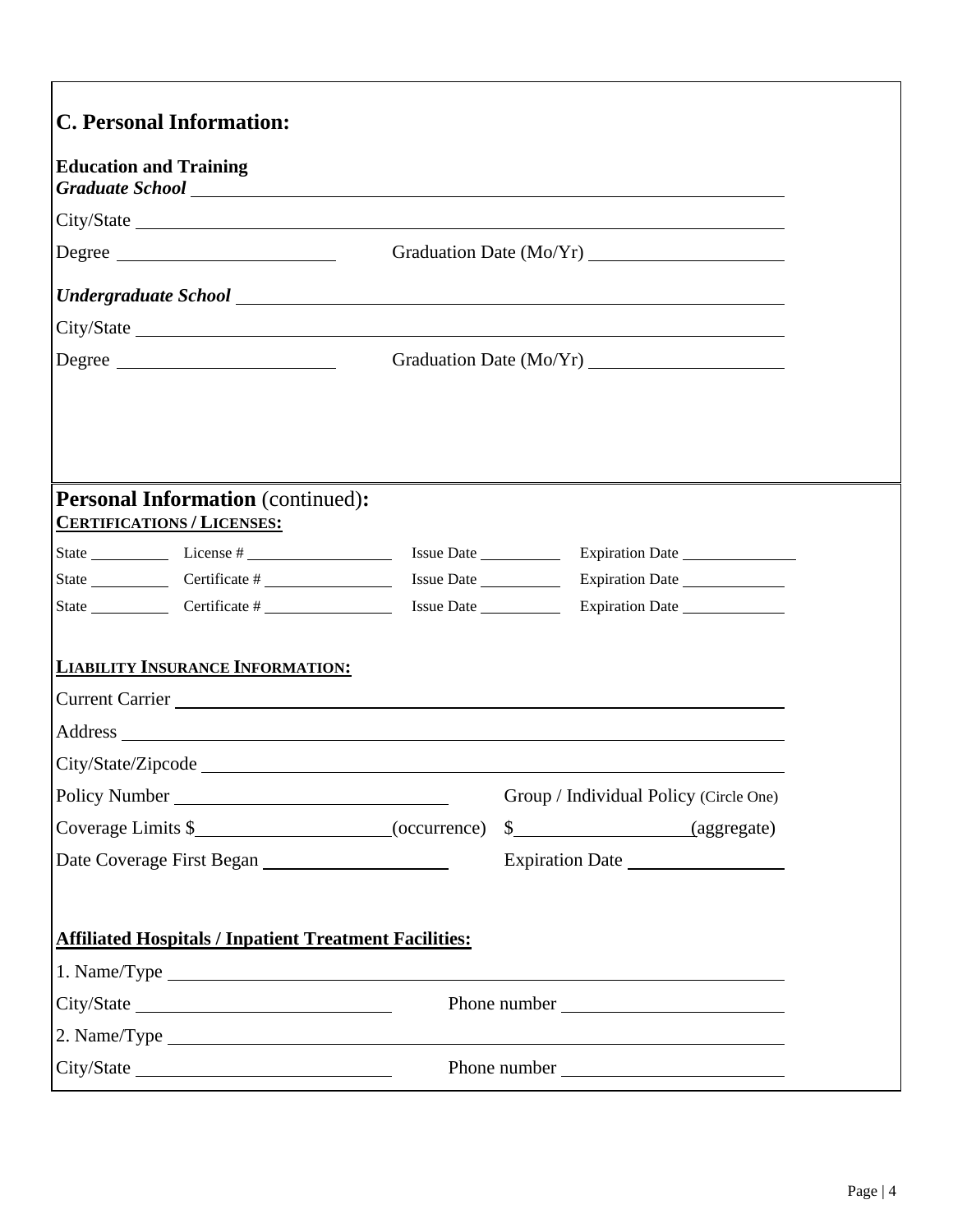Please indicate any specialties from the list below. The specialties you indicate below will be used on the WellSpan EAP website search tool. This search tool will list your name and contact information, by area, under that specific specialty.

#### **Populations served (check all that apply):**

 $\Box$  Children (0-12)  $\Box$  Adults (18-64)

 $\Box$  Adolescents (13-17)  $\Box$  Geriatrics (65 and older)

#### **Specialties (check all that apply):**

□ Abuse Issues (Physical/Mental/Emotional/Sexual/ Neglect)

- □ ADHD/ADD
- □ Adjustment Disorders

□ Adolescent Therapy

□ Alcohol/Drugs

□ Alzheimer's / Dementia

□ Anger Management

□ Anxiety Disorders

□ Autism

- $\Box$  Bariatric Surgery Evaluations
- $\square$  Bereavement / Grief Counseling

 $\Box$  Biofeedback

□ Bipolar Disorder

 $\Box$  Bisexual Issues

□ Career

- $\Box$  Child Therapy
- $\Box$  Childhood Disruptive Disorders

 $\Box$  Christian Counseling

□ Chronic Mental Illness

 $\Box$  Cognitive Behavioral Therapy

□ Conduct Disorders

□ Critical Incident Responder

□ Depression

 $\square$  Developmental Disorders

□ DBT (Dialectical Behavioral Therapy)

 $\square$  Dissociative Disorders

□ Domestic Violence

- $\Box$  Dual Diagnosis
- $\square$  EAP Training
- □ Eating Disorders

□ Eldercare  $\Box$  Elective/Selective Mutism □ EMDR (Eye Movement Desensitization and Reprocessing)  $\Box$  Faith Based Counseling Name of Faith: \_\_\_\_\_\_\_\_\_\_\_\_\_\_\_\_\_\_\_\_\_\_\_  $\Box$  Family Therapy □ Financial □ Fire-Setting Behaviors □ First Responder Issues □ Foster Care/Adoption □ Functional Behavioral Assessment  $\Box$  Gambling Addiction  $\Box$  Gay and Lesbian □ Gender Identity □ Geriatrics  $\Box$  Health Counseling □ HIV/AIDS  $\Box$  Hypnosis □ Infertility/Pregnancy Loss □ LGBTQ  $\Box$  Life Coaching  $\Box$  Marital and Couples Therapy □ Men's Issues □ Mood Disorders  $\Box$  Multi-Cultural Issues □ Music Therapy  $\Box$  OCD (Obsessive Compulsive Disorder)

□ ODD (Oppositional Defiant Disorder)

 $\Box$  Pain Management

- □ Panic
- □ Parenting
- □ Personality Disorders
- $\Box$  Phobias
- □ Play Therapy
- □ Postpartum Depression
- □ Psychodynamic Psychotherapy
- □ Psychosis

□ PTSD (Post-Traumatic Stress Disorder)

- $\square$  Relationship Counseling
- $\Box$  Sand Play Therapy
- □ SAP/DOT Evaluation
- □ Schizophrenia
- □ School Related Problems
- □ Sex Therapy
- $\Box$  Sexual Addictions
- □ Sexual Disorders
- □ Sexual Offenders
- □ Sexual Orientation
- □ Sleep Disorders
- □ Stress Management
- □ Substance Abuse
- □ Suicide
- □ Teletherapy
- □ Thanatology, End of Life Issues
- □ Transgender
- □ Trauma
- □ Victim of Violence
- □ Women's Issues
- □ Work Issues ■